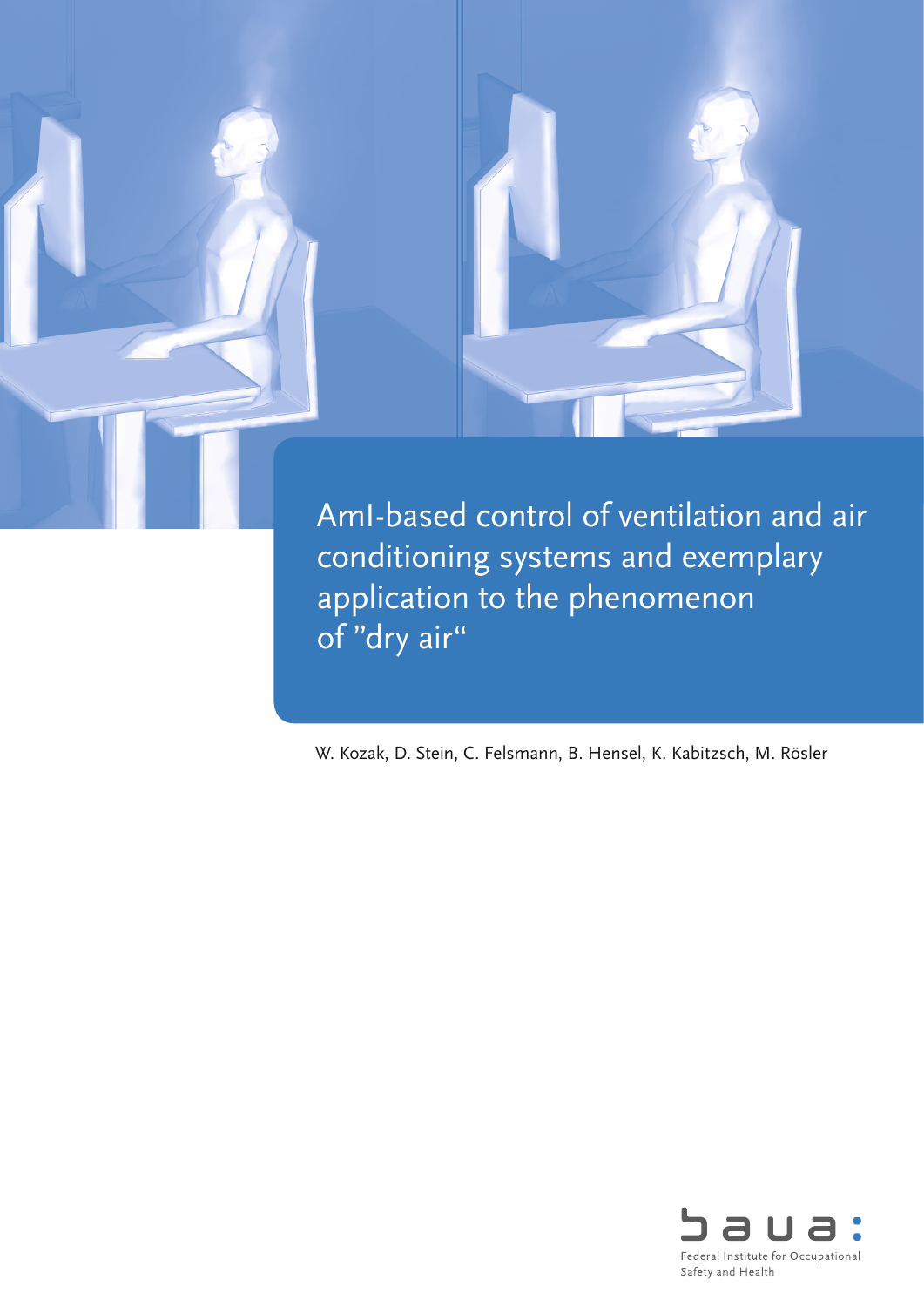## **Research Project F 2299**

W. Kozak D. Stein C. Felsmann B. Hensel K. Kabitzsch M. Rösler

# **AmI-based control of ventilation and air conditioning systems and exemplary application to the phenomenon of "dry air"**

Dortmund/Berlin/Dresden 2015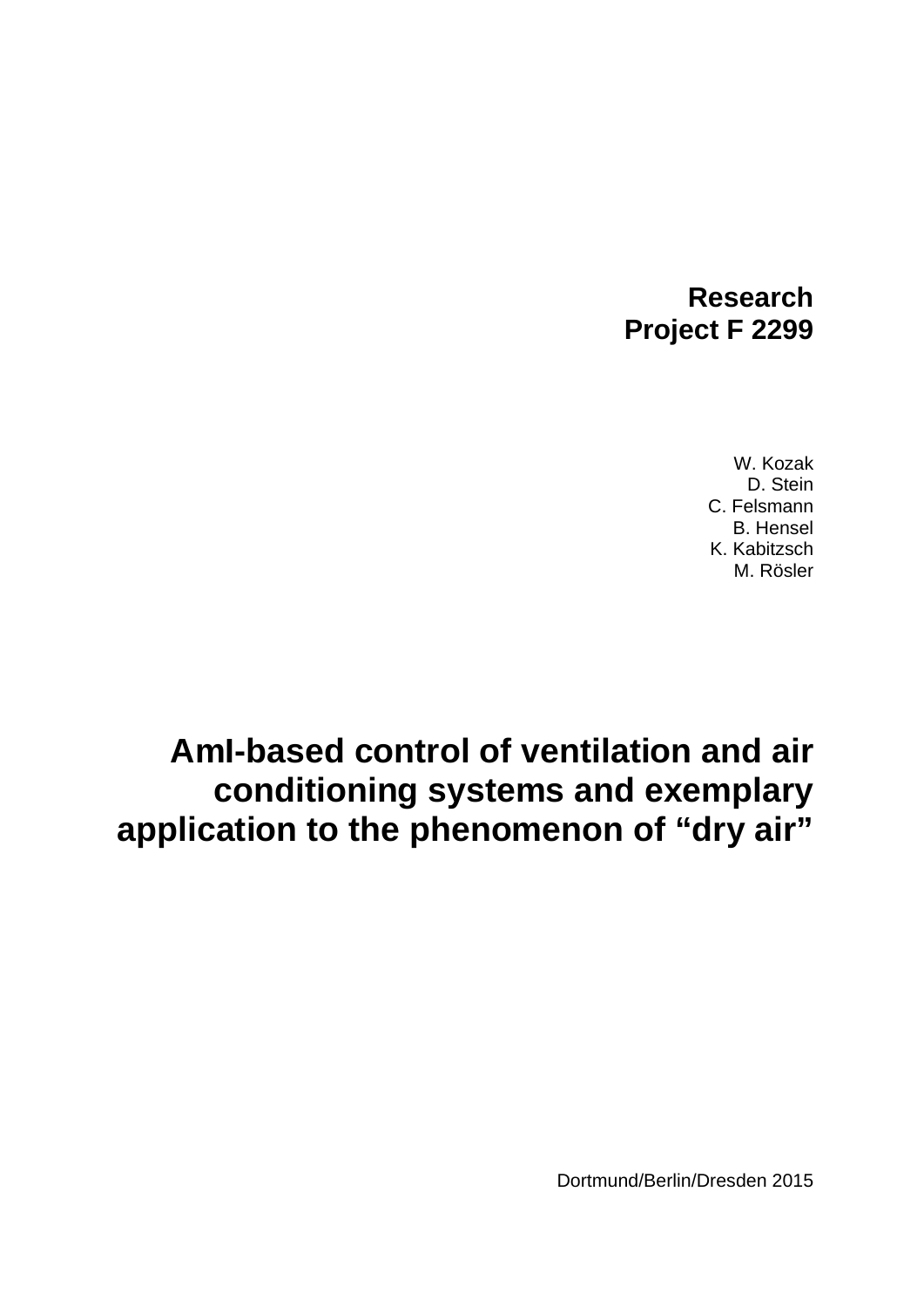This publication is an interim report of the project 'Chances and limitations of AmI-based control of ventilation and air conditioning systems and exemplary application to the phenomenon of "dry air"' – Project F 2299 – on behalf of the Federal Institute for Occupational Safety and Health.

The responsibility for the contents of this publication lies with the authors.

| Authors:            | Dipl.-Ing. Wojciech Kozak<br>Prof. Dr.-Ing. Clemens Felsmann<br>Dr.-Ing. Markus Rösler<br>Technische Universität Dresden, Institut für Energietechnik<br>01062 Dresden, Germany                              |
|---------------------|--------------------------------------------------------------------------------------------------------------------------------------------------------------------------------------------------------------|
|                     | Dipl.-Inf. Denis Stein<br>Dipl.-Ing. Burkhard Hensel<br>Prof. Dr.-Ing. habil. Klaus Kabitzsch<br>Technische Universität Dresden, Institut für Angewandte Informatik<br>01062 Dresden, Germany                |
| Project monitoring: | Dr.-Ing. Kersten Bux<br>Federal Institute for Occupational Safety and Health                                                                                                                                 |
| Cover picture:      | Dr.-Ing. Ralf Gritzki<br>Technische Universität Dresden                                                                                                                                                      |
| Cover design:       | <b>Susanne Graul</b><br>Federal Institute for Occupational Safety and Health                                                                                                                                 |
| Publisher:          | Federal Institute for Occupational Safety and Health<br>Friedrich-Henkel-Weg 1-25, 44149 Dortmund, Germany<br>Telephone +49 231 9071-0<br>+49 231 9071-2454<br>Fax<br>poststelle@baua.bund.de<br>www.baua.de |
|                     | Berlin:<br>Nöldnerstr. 40-42, 10317 Berlin, Germany<br>Telephone +49 30 51548-0<br>Fax +49 30 51548-4170                                                                                                     |
|                     | Dresden:<br>Fabricestr. 8, 01099 Dresden, Germany<br>Telephone +49 351 5639-50<br>+49 351 5639-5210<br>Fax                                                                                                   |
|                     | All rights reserved, including photomechanical reproduction<br>and the reprinting of extracts.                                                                                                               |
|                     | www.baua.de/dok/5756256                                                                                                                                                                                      |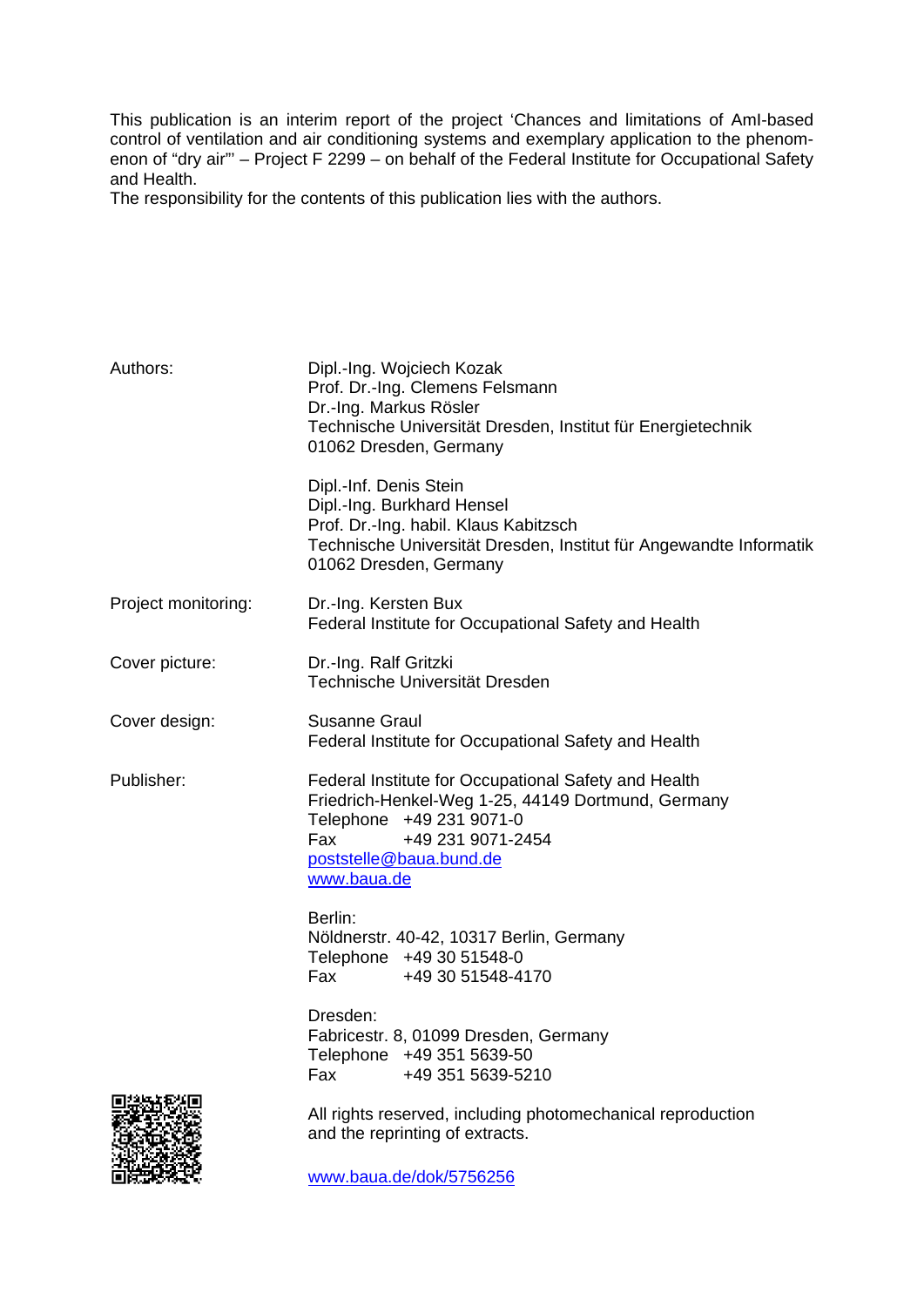# **Contents**

|                |                                                                                         | Page           |
|----------------|-----------------------------------------------------------------------------------------|----------------|
|                | Abstract                                                                                | 5              |
| Kurzreferat    |                                                                                         | 6              |
| 1              | Introductory remarks                                                                    | $\overline{7}$ |
| $\overline{2}$ | Control engineering relationships and development of an AmI-platform<br>concept         | 8              |
| 3              | The limits of the conventional climate control                                          | 10             |
| 4              | Modelling of human body and dummy measurements of the evaporation rate<br>of human skin | 12             |
| 5              | Detailed building and air flow simulation                                               | 16             |
| 6              | Concluding remarks                                                                      | 19             |
|                | References                                                                              |                |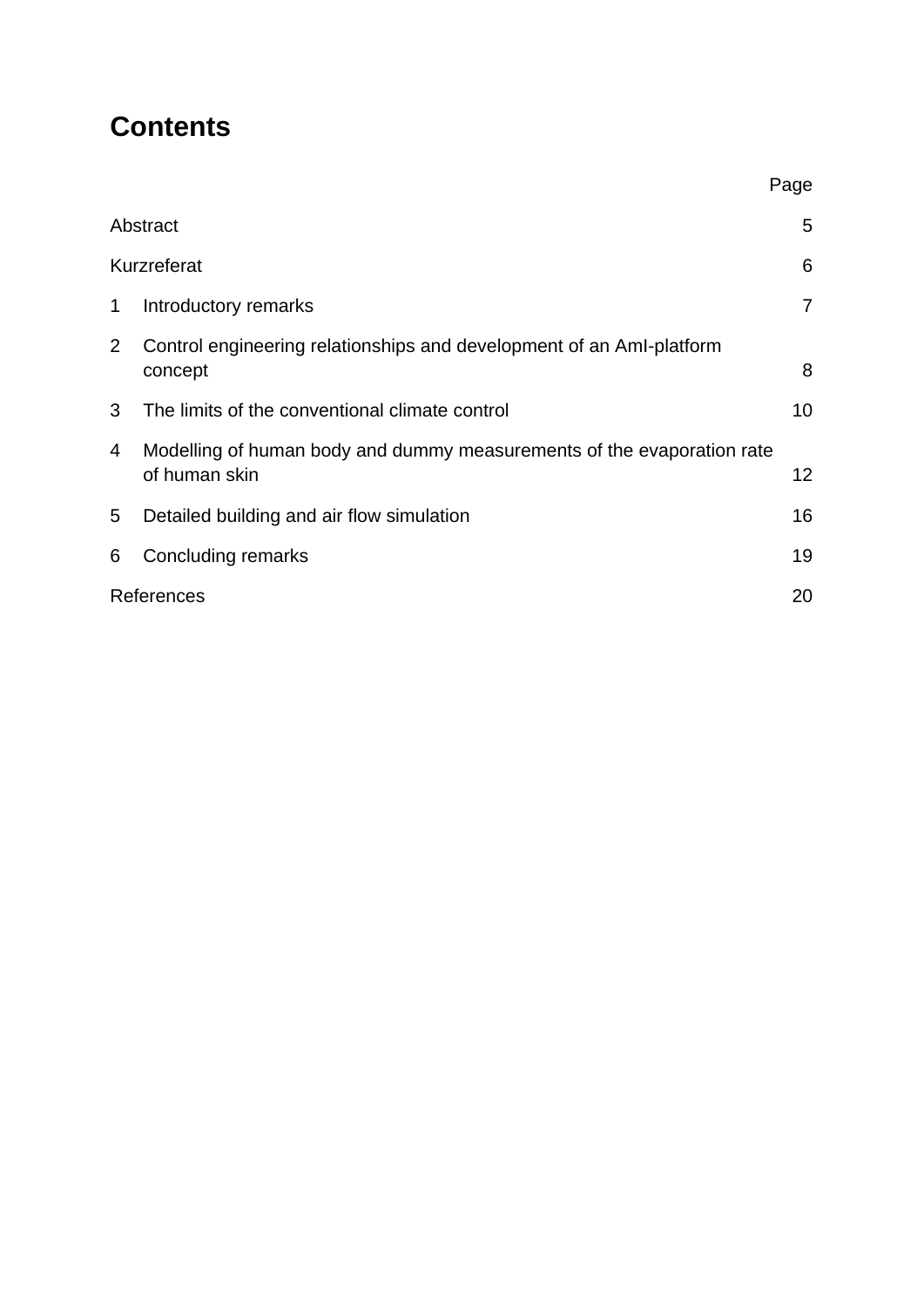## <span id="page-4-0"></span>**AmI-based control of ventilation and air conditioning systems and exemplary application to the phenomenon of "dry air"**

### **Abstract**

This interim report covers all activities of the research project: Chances and limitations of AmI-based control of ventilation and air conditioning systems and exemplary application to the phenomenon of "dry air". At first, an analysis of the kind of the contributions necessary to achieve a representative picture of the research topic at hand had been carried out. For this purpose, the measurable properties of the skin have been discussed and the state of the art of AmI (Ambient Intelligence) specified. The control of HVAC systems and visions of AmI control have also been thoroughly analyzed.

In addition to the requirements of an AmI-based humidity control the report specifically focuses on measurements of evaporation from the skin, that have been conducted on the specially designed test specimen in a dedicated test facility. These experiments were necessary because the data found during the comprehensive literature review did not account for the variation of the room air parameters. The measurements produced the matrix of the evaporation rates as a function of the local climatic conditions.

Furthermore, a building simulation program has been extended to take the human skin evaporation into account and used to carry out the needed calculations. Preliminary results have shown the indoor air quality and humidity calculated with the single node model. In the next stage this simplified model has been coupled with a detailed field model for flow simulation in order to account the air flow influence. The resulting virtual office has combined detailed air flow analysis with the thermal and hygrical simulation and the results of the evaporation experiments. This set up been able to show that the flow in the room significantly affects the evaporation from the skin. The high expense of such calculations, however, significantly limits the number of calculations that can be carried out for the purpose of this study. The presented results offer valuable insights into the relationships between the heating and ventilation system and local climate in the vicinity of persons and provide important stimuli for the further development of AmI for HAVC systems but cannot and do not claim to represent the complete picture of the researched topic.

#### **Key words:**

AmI-based control, HVAC systems, dry air, relative humidity, moisture skin, eye blink frequency, humans, building simulation, localization, identification, indoor air flow, computational fluid dynamics (CFD)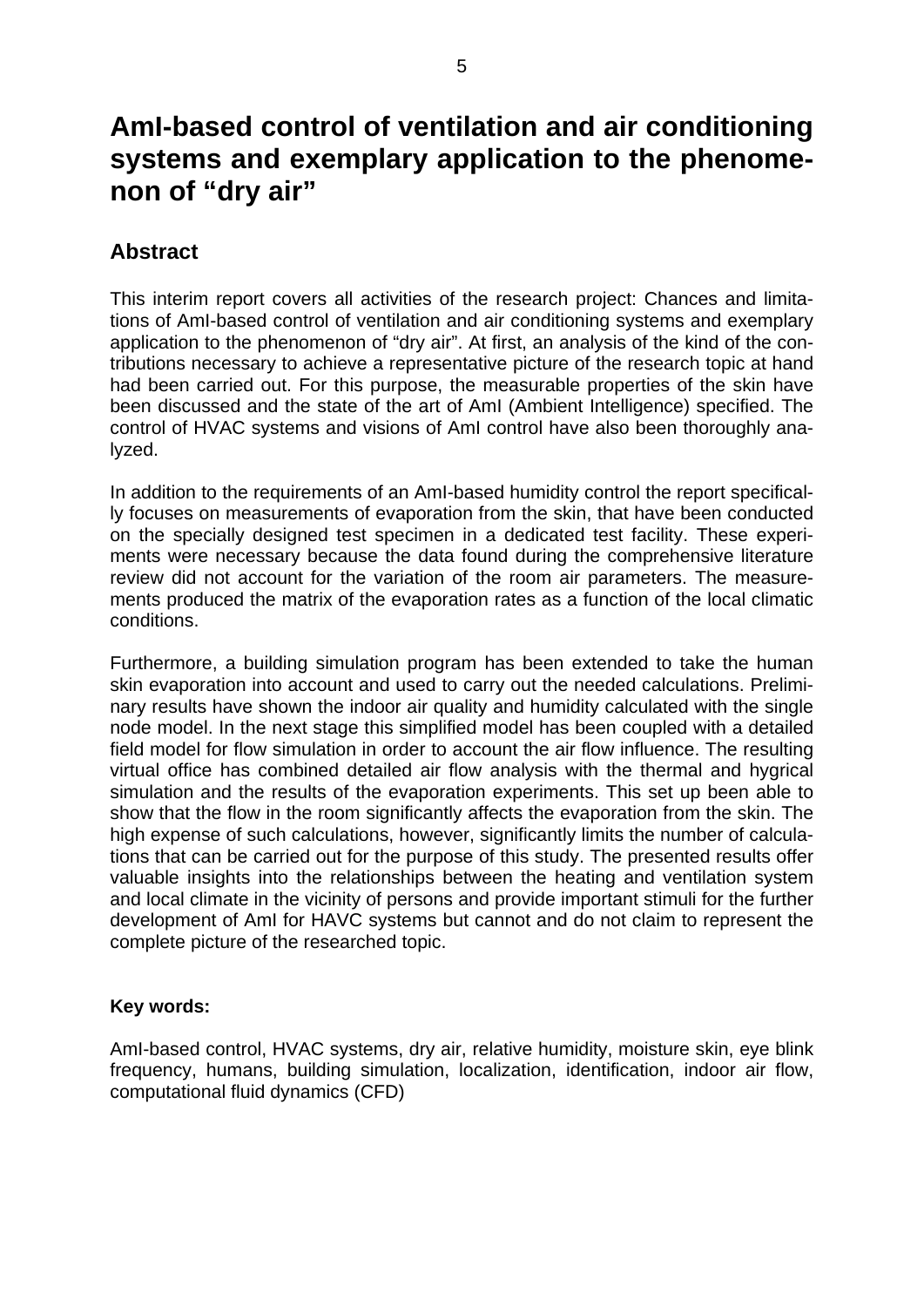## <span id="page-5-0"></span>**AmI-basierte Regelung von Klimaanlagen und**  Anwendung auf das Phänomen der "Trockenen **Luft"**

#### **Kurzreferat**

Dieser Zwischenbericht fasst die Aktivitäten im Forschungsprojekt »Möglichkeiten und Grenzen einer AmI-basierten Regelung raumlufttechnischer Anlagen und beispielhafte Anwendung auf das Phänomen "Trockene Luft"« zusammen. Zu Beginn stellt der Bericht verschiedene Aspekte gegenüber, um Beiträge zu ermitteln, die notwendig sind, um das Forschungsthema repräsentativ darzustellen. Vor diesem Hintergrund werden die messbaren Eigenschaften der Haut diskutiert und der Entwicklungsstand im Bereich AmI (Ambient Intelligence) aufgezeigt. Betrachtungen zur Regelung von RLT-Anlagen und Visionen einer AmI-Regelung schließen daran an.

Messungen zur Verdunstung an der Haut, nachempfunden durch speziell entworfene Probekörper und eine zugehörige Versuchseinrichtung, bilden einen weiteren Schwerpunkt des Berichtes. Diese Versuche waren notwendig, da die international recherchierte Datenlage keine gesicherten Erkenntnisse und Abhängigkeiten von raumlufttechnischen Parametern zuließ. Als Ergebnis liegt eine Matrix zur Verdunstungsrate in Abhängigkeit der raumklimatischen Bedingungen vor.

Die Wirkungen von Lüftungssystemen wurden mit einem gezielt für die Aufgabenstellung weiterentwickelten Programm zur Gebäude- und Anlagensimulation berechnet. Die gewonnenen Daten zur raumklimatischen Situation wurden zunächst mit Hilfe eines Knoten- oder auch Zonenmodells dargestellt und dann mit einem detaillierten Feldmodell zur Strömungssimulation gekoppelt. Hier fließen Mess- und Berechnungsergebnisse in einem virtuellen Büro zusammen, die zeigen, dass die Strömung im Raum die Verdunstung an der Haut deutlich beeinflusst. Der Aufwand derartiger Berechnungen schränkt allerdings die wünschenswerte Variantenvielfalt deutlich ein. Die im Ergebnis aufgezeigten Zusammenhänge zwischen Heizungsund Lüftungssystem und lokalem Klima im Nahbereich von Personen geben daher weitere wichtige Anregungen zum Einsatz von AmI in der Klimatechnik, ohne jedoch einen Anspruch auf Vollständigkeit zu erheben.

#### **Schlagwörter:**

AmI-basierte Regelung, RLT-Anlagen, trockene Luft, relative Luftfeuchte, Hautfeuchtigkeit, Lidschlagfrequenz, Personenmodelle, Gebäudesimulation, Lokalisierung, Identifizierung, Raumluftströmung, Strömungssimulation (CFD)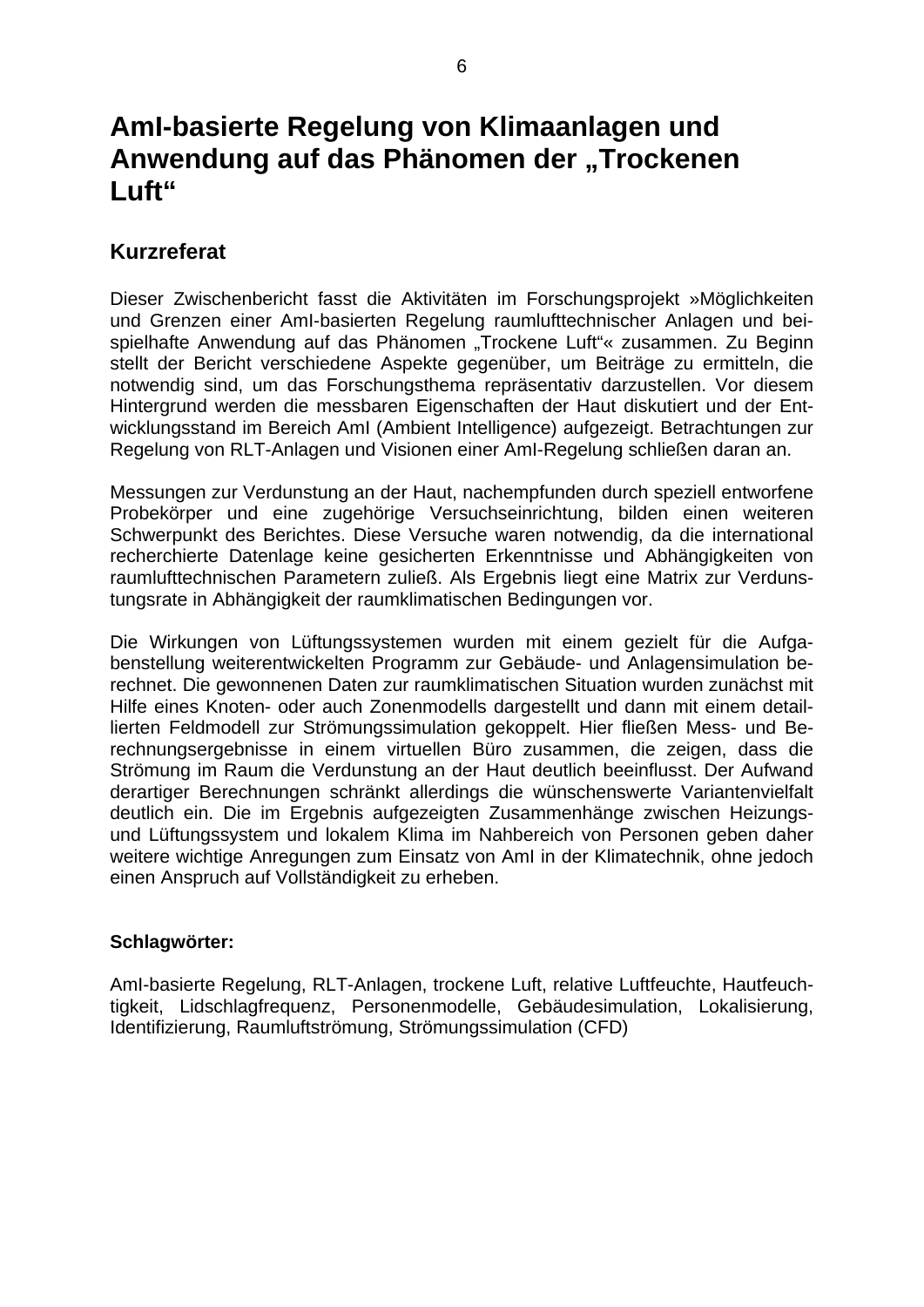### <span id="page-6-0"></span>**1 Introductory remarks**

There is a huge body of scientific evidence and a great deal of experience concerning the optimization of the indoor climate. Its aim is to make the indoor climate comfortable and beneficial for the health of room's occupants. This has to happen without any adverse effects for the security and health of the users. The ventilation and air conditioning appliances running in a suboptimal manner can potentially result not only in dissatisfied users but sometimes even erode their health. Both the satisfaction and healthy use must be secured by the HVAC system. If only the complex relationship between the way of operation of the HVAC system, the resulting indoor climate and the possible adverse effects for the health of the occupants for example these caused by the "dry air" are known, the control system using the ambient intelligence will actively prevent the health damage. Ambient Intelligence (AmI) embodies the "intelligent ambience" that reacts in a sensitive und adaptive manner to the presence of people and objects and simultaneously serves the needs of the users. Its application is a possible and feasible solution for people in almost all daily routines of life.

In the winter the employees are often complaining about the too dry air and the health complaints related to it such as skin problems, eye irritation and electrostatic discharges. The blame for those problems is often attributed to poorly functioning HVAC systems. The dry air and its influence on the comfort and health is a controversial topic among the experts. Numerous studies speak out for and against the possible consequences of the low relative air humidity (Hahn 2007). This is to be expected as not only the relative humidity but also other physical factors such as temperature, velocity and turbulence intensity of the air acting in concert are responsible for the rate of water evaporation from the human skin. The interconnection of these parameters in their influence on the evaporation together with the subjective character of the evaluation of their influence on the test subjects may make the studies that analyze only one physical parameter, i. e. relative humidity extremely prone to the erroneous interpretations of the results. Various studies reaffirm the need for the joint examination of the above mentioned physical parameters (Zeidler et al. 1999, Reske 2002). If results of such an analysis were available to the AmI based control system, it could act appropriately in order to minimize the negative effects of dry air on human beings or to eliminate them altogether. The current situation in the field of the office ventilation can be characterized by the two opposing tendencies. On the one hand there are the HVAC systems that are capable of providing every desired thermal environment that sometimes fall short of the expectations because of the operation mode focused on the commercial considerations or because of the problems with the air distribution in the system. On the other hand there are offices furnished only with the hydronic heating systems that during the wintertime are ventilated with the outside air, mostly delivered by tilting the windows. The latter systems by definition generate very low air humidities in the office rooms and remain the unsolved problem in the field of ventilation that is being vigorously discussed in the HVAC community. The above considerations make it obvious that the conditions in the offices could be locally improved by means of the AmI controlled systems. In order to attain this goal the intertwining influences of the air temperature, velocity and turbulence on the evaporation from the human skin have to be elucidated and the possibility that the velocity and turbulence of air may affect evaporation to a similar extent as its temperature and relative humidity has to be examined in detail.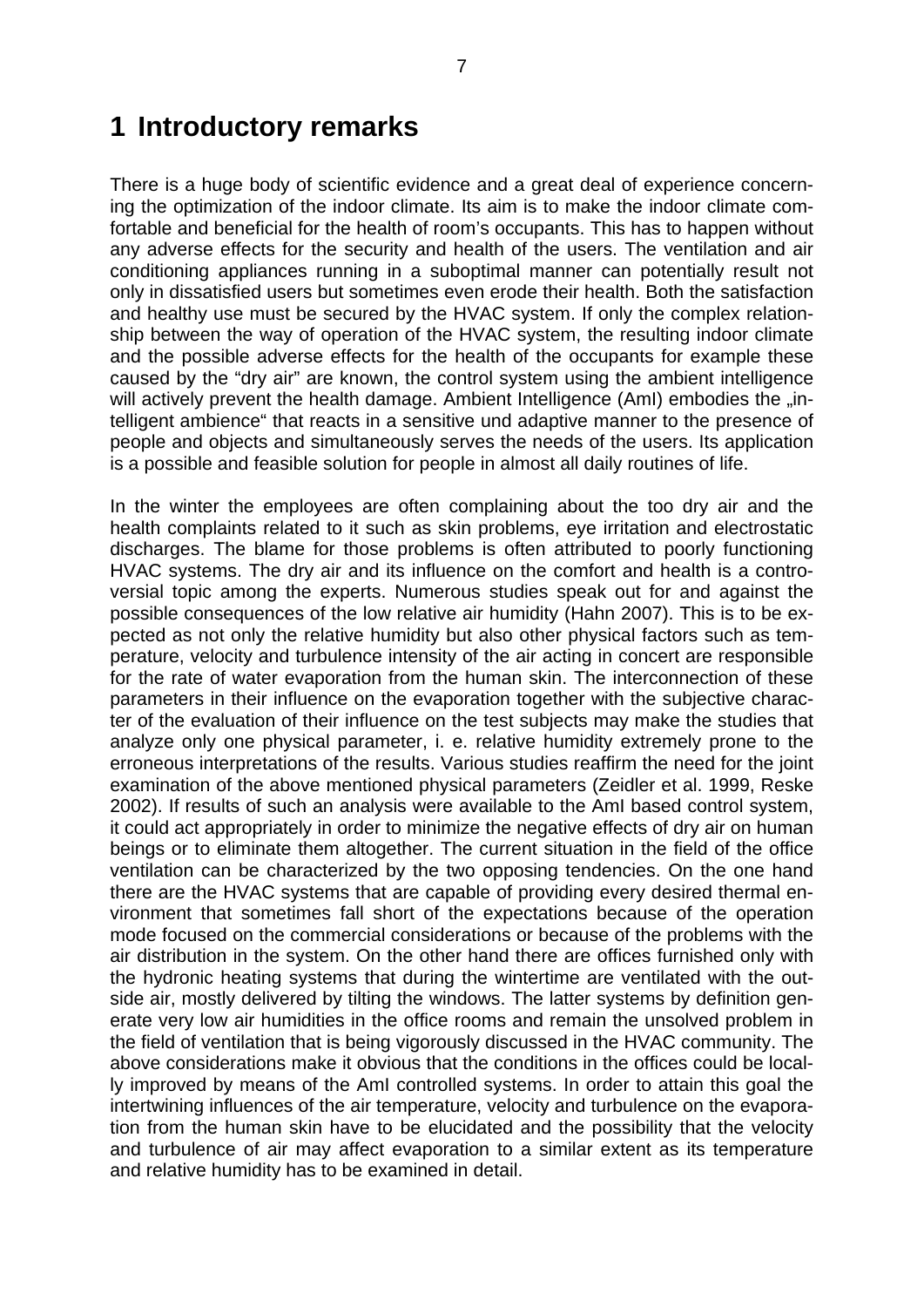# <span id="page-7-0"></span>**2 Control engineering relationships and development of an AmI-platform concept**

The use of personalized AmI control system takes for granted that the system has the means to localize and recognize the user and to match to him his saved preferences of the ventilation air. In the offices it is sufficient to recognize the presence of the user at his fixed workplace, i. e. the desk for the AmI system to work. The user's reaction to the indoor air can be determined with the help of the skin humidity sensors or through the measurement of user's blink rate by the dedicated measurement system. The contemporary technology provides the ambient sensors that carry out the measurements of skin humidity and blink frequency. The application of the ambient personalized system, that would shape the indoor climate at the workplace and by that reduce the health risk, requires the following elements:

- 1. sensors for
	- a. acquisition of the parameters of the indoor climate (amongst others temperature and relative humidity)
	- b. localisation of the user
	- c. identification of the user
	- d. ascertaining the well-being of the user (optional)
- 2. actors for the local manipulation of the climate
- 3. flexible processing platform for control purposes.

AmI-system requires significantly more sensors than usual in the conventionally outfitted office. They are needed to make the localised and personalized indoor climate shaping possible. Working with many only temporarily available sensors such as temperature sensors in the smartphones poses high requirements on the dynamical processing platform. In order to use it to shape the indoor climate according to the needs of the users and save them from complicated analysis of their environment, better control strategies are needed. This leaves the developer with no other choice but model based predictive control that has the following advantages over conventional solutions:

- 1. reduction of the number of sensors
- 2. improvement of the control quality
- 3. problem free dealing with multidimensional systems
- 4. flexible reaction to the failure of sensors and actors

The approach to the localisation of people in the buildings is a good example of the demands made on the platform. Tracking of people in time and space is not necessary to provide personalized climate at the workplace. The knowledge of the localisation of the fixed workplace, for example the desk is sufficient. The use of mobile devices besides the sensors that are already present in the building seems very promising. The proliferation and acceptance of smartphones are growing. Their use incurs almost no further costs. They are also applicable in the "undeveloped" buildings with scarce AmI-infrastructure. However, the data won from these appliances are not of the highest quality and the appliance is only temporarily available as a sensor. The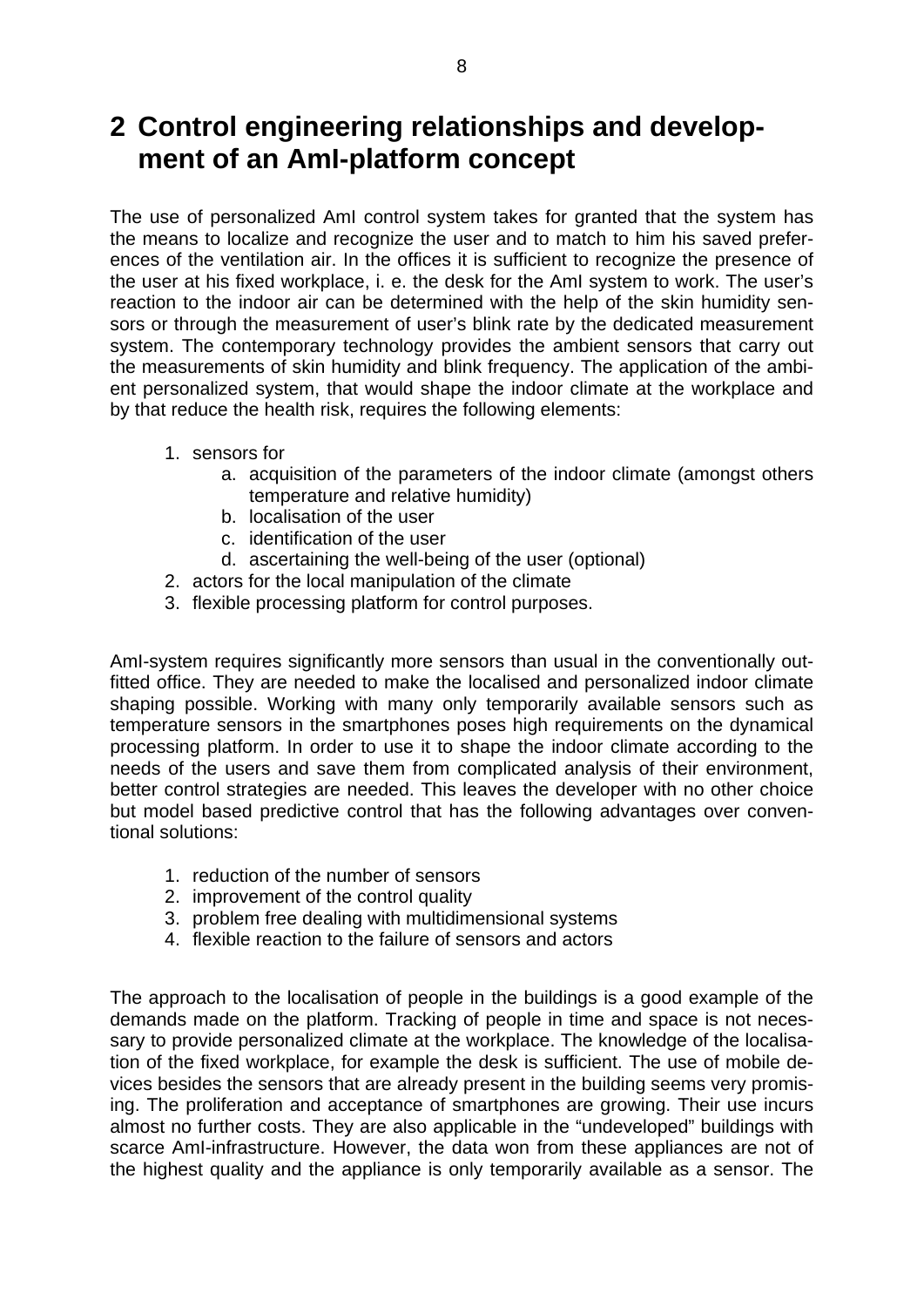localisation and identification of the user is still possible when using such poor quality and partly redundant data as long as appropriate software is being used.

An overview of the possible architecture of the generic AmI-platform that fulfils the desired criteria is given in the Figure 2.1.



**Fig. 2.1** Main components of visionary, modular AmI-platform concept (Source: STEIN et al. 2012)

Unlike the conventional control systems, it uses the available sensors and actors by dynamically integrating them in real time. The selection of the applicable elements can be conducted by the model coordinator (box "system coordination" in Fig. 2.1) during runtime. Even the best personalized climate control strategy is futile if there is no adequate information from sensors on presence and identity of the user or when the actor in an open plan office is a lone radiator instead of the series of individual air inlets. The coordinator processes the outputs of the sensors', controllers' and actuators' classifiers ("classification" boxes). The used classification that is based upon an ontological model (BASont (PLOENNIGS et al. 2012); box "knowledge base") is being applied to sensors as an example. Other possible components are a data framework that saves current and historical data in order to pre- and postprocess them, and a module repository (box "module library") that contains default control algorithms.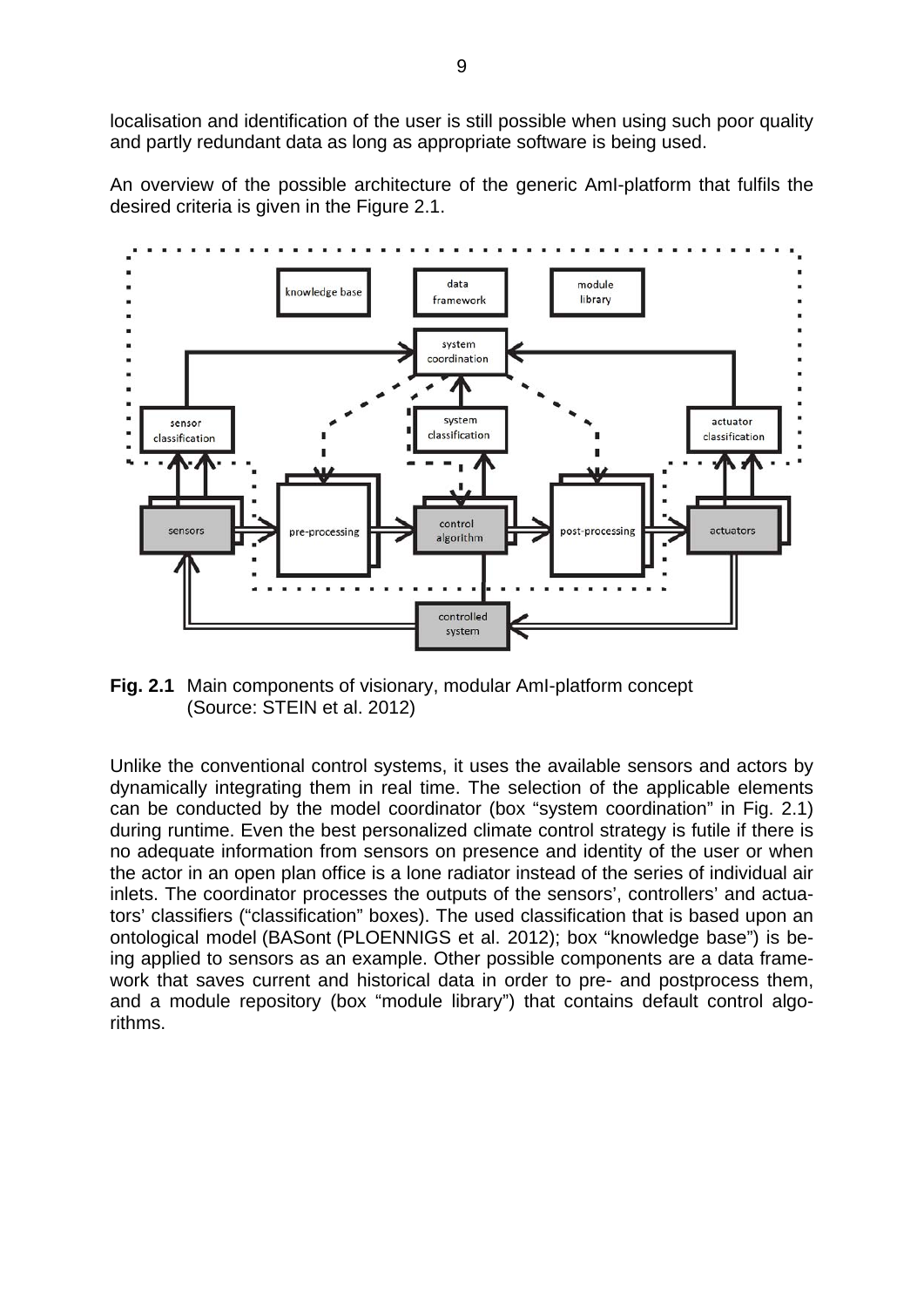### <span id="page-9-0"></span>**3 The limits of the conventional climate control**

The phenomenon of the dry air occurs in the heating period with various intensity depending on the boundary conditions of the ventilated space and the mode of operation of the HVAC system. In order to estimate its severity extensive model calculations by a one node model have been carried out. The exemplary room with length, breadth and height of 6,0 m x 5,0 m x 3,0 m without possibility of air humidification has been modelled using various air exchange rates recommended in DIN EN 13779 Table A.11, that is for 5, 10 und 20 l /(s **.** person) under assumption that two people are present in the room. These values result in air changes of 0,4/h, 0,8/h and 1,6/h respectively. The results have been presented in Fig. 3.1 and 3.2. Fig. 3.1 shows, that the relative air humidity decreases with rising rate of the ambient air volume per person and no air humidification in the HVAC-installation. In this context, the aggregated frequency read for the volume rate of 20 l / (s **.** person) and 30 % of relative humidity is 38 %. That means that for the 38 % of the time that people are present the relative humidity in the room ventilated with 20 l / (s **.** person) is equal or lower than 30 % r. h. Keeping relative humidity above the recommended threshold of 30 % requires the reduction of the air flow rate. When the ventilation rate is 5 l / (s · person) the relative humidity never falls below the 30 % r. h. threshold. The Fig. 3.2 reveals on the other hand, that keeping the relative air humidity above the threshold of 30 % in such a room by reducing the ventilation rate results in a degradation of the indoor air quality. The systems with ambient air flow rate of 201/(s person) boast of the highest class of the indoor air quality (IDA 1 according to DIN EN 13779, see Fig. 3.2) during whole usage time while these with flow rate of 5 l / (s · person) attain that standard only for the 12 % of the usage time and so always land in the poor air quality categories IDA 2 and IDA 3. In the wintertime one has either to install some humidification device or choose between a good air quality (i. e. low  $CO<sub>2</sub>$  concentration) combined with low relative humidity (below 30 % r. h.) and poor air quality combined with beneficial, higher relative humidity (above 30 % r. h.).

This assessment is based, as the underlying calculations, on the model of ideal mixing, that means, there is only a single set of air condition parameters for the whole room. Because of this approximation the situation is investigated step by step in more detail in the following sections.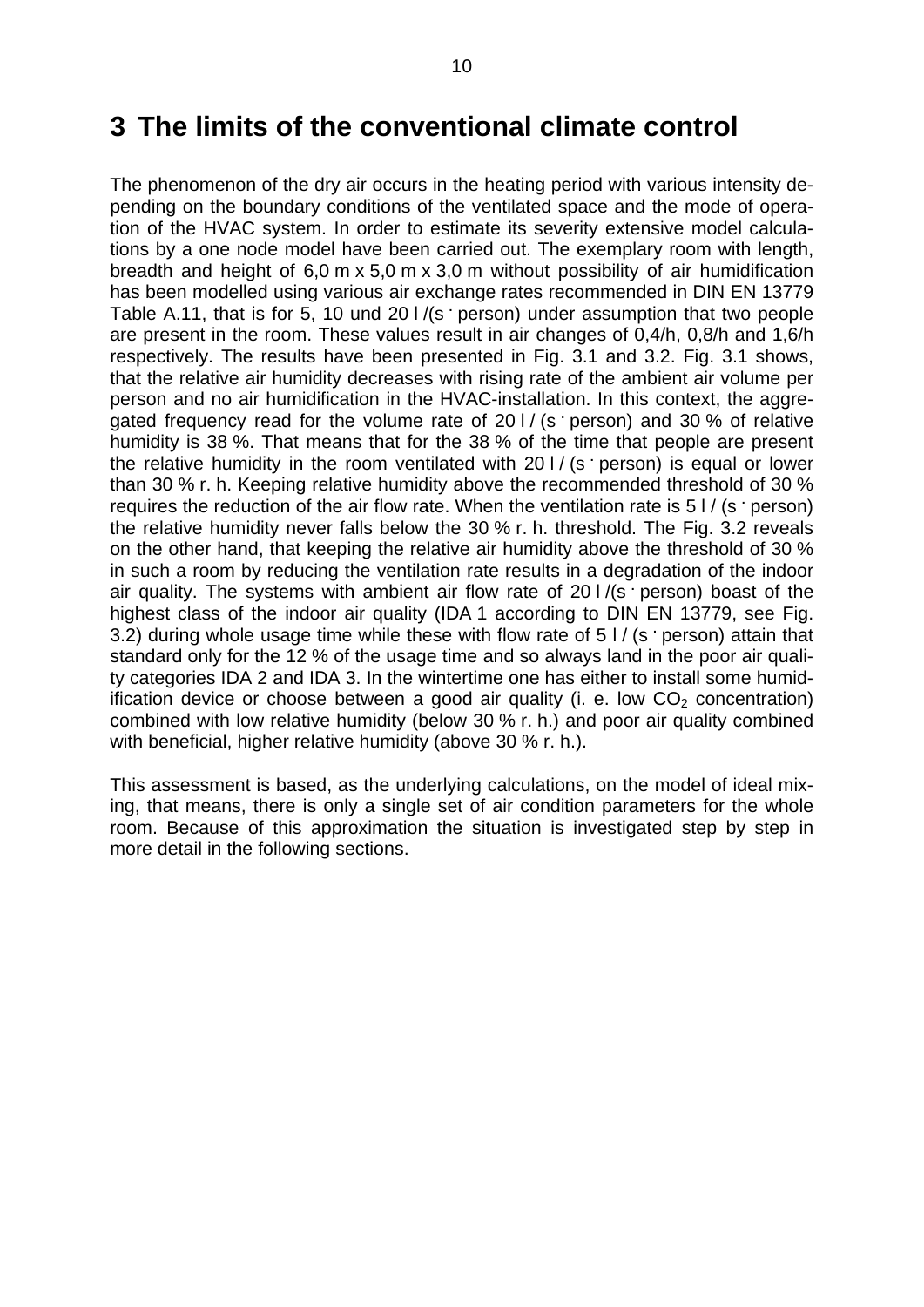

**Fig. 3.1** Aggregated frequency of occurrence of the relative humidity in the investigated room in the heating period during occupation for various rates of ambient air flow per person and two people in the room



**Fig. 3.2** Aggregated frequency of occurrence of the CO<sub>2</sub>-concentration in the investigated room in the heating period during occupation for various rates of ambient air flow per person and two people in the room as well as their classification in air quality categories according to DIN EN 13779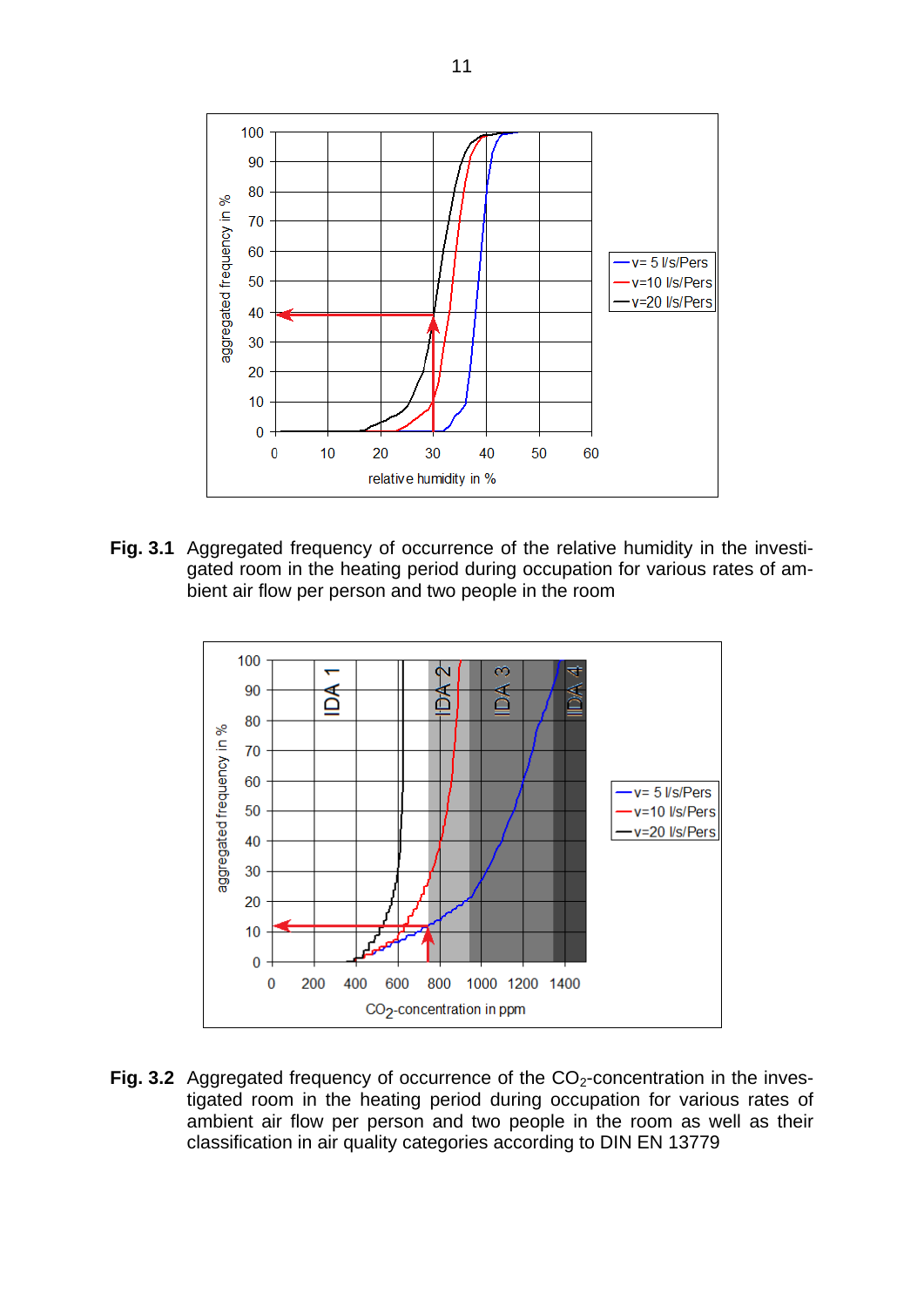## <span id="page-11-0"></span>**4 Modelling of human body and dummy measurements of the evaporation rate of human skin**

The ways in which the dry air influences the human body are so various and intertwining that their analysis is only possible by using a computational model comprising of validated part models. In that particular case the temperatures of the surfaces of the human body have been calculated as a mean value of the data measured on 7 subjects (see Fig. 4.1). The model of the human body is then coupled to the building simulation and computational fluid dynamics programs. Such coupling allows to find out the interdependence of the HVAC concept with the conditions at the close proximity of people occupying the room, that in turn are decisive for their thermal and hygroscopic comfort.



**Fig. 4.1** Detailed model of the human body and the temperatures of the body surfaces recorded by means of an infrared camera on one of the subjects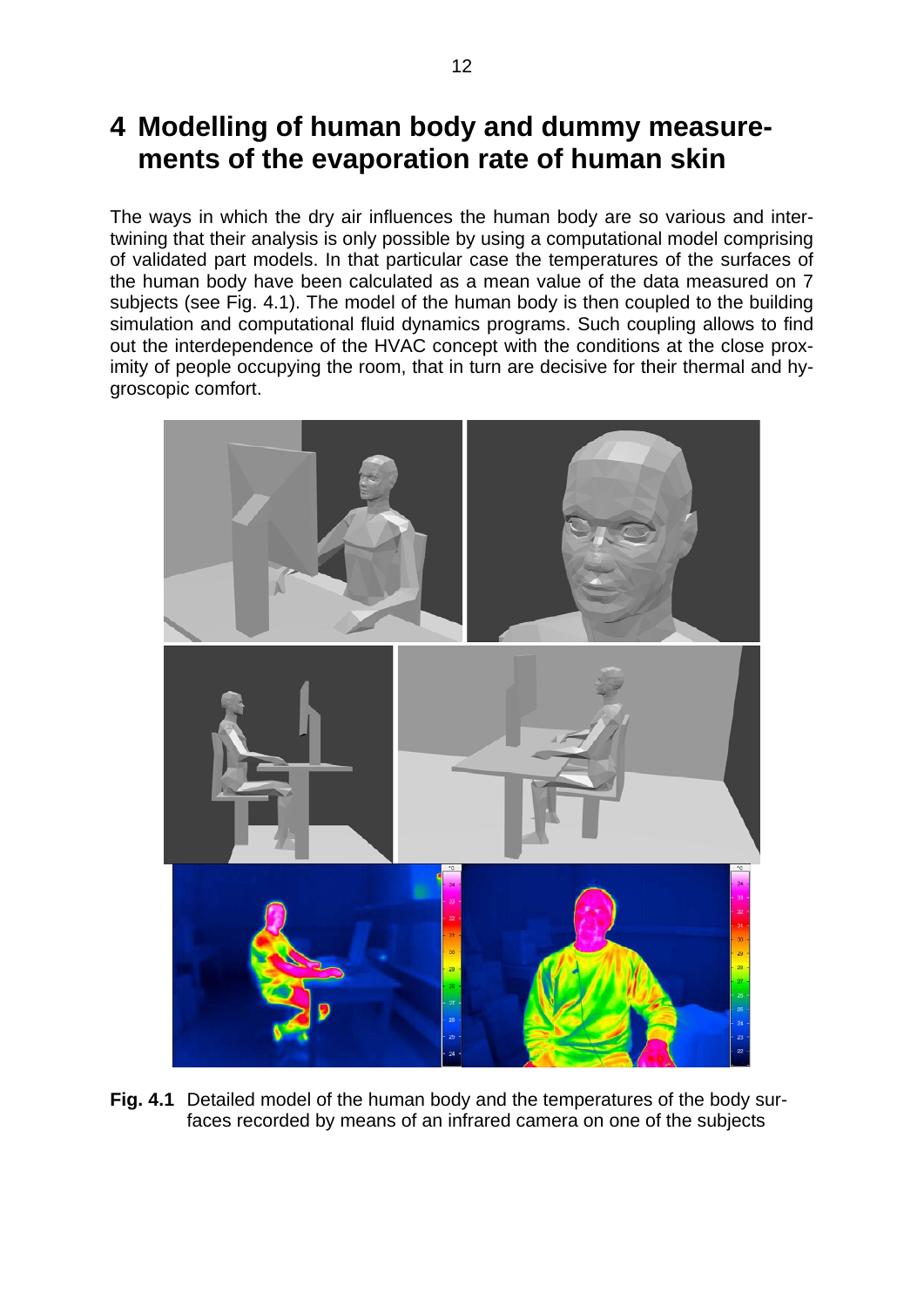The anticipated evaporation rates at the parts of the human body are not fully known. The data found in the literature have not taken the influence of the state of the air surrounding the subjects into account. Such correlation had to be found by two months long experiments that have been conducted in the ventilation laboratory of BAuA in Dortmund, see Fig. 4.2. The results are given in the Fig. 4.3. They show a clear and strong correlation between the evaporation rate and the temperature, relative humidity, velocity and turbulence intensity of the air surrounding the probe.



**Fig. 4.2** Tested specimen and the instrumentation for measurement of the evaporation rate and its dependence on the air parameters in the climate test chamber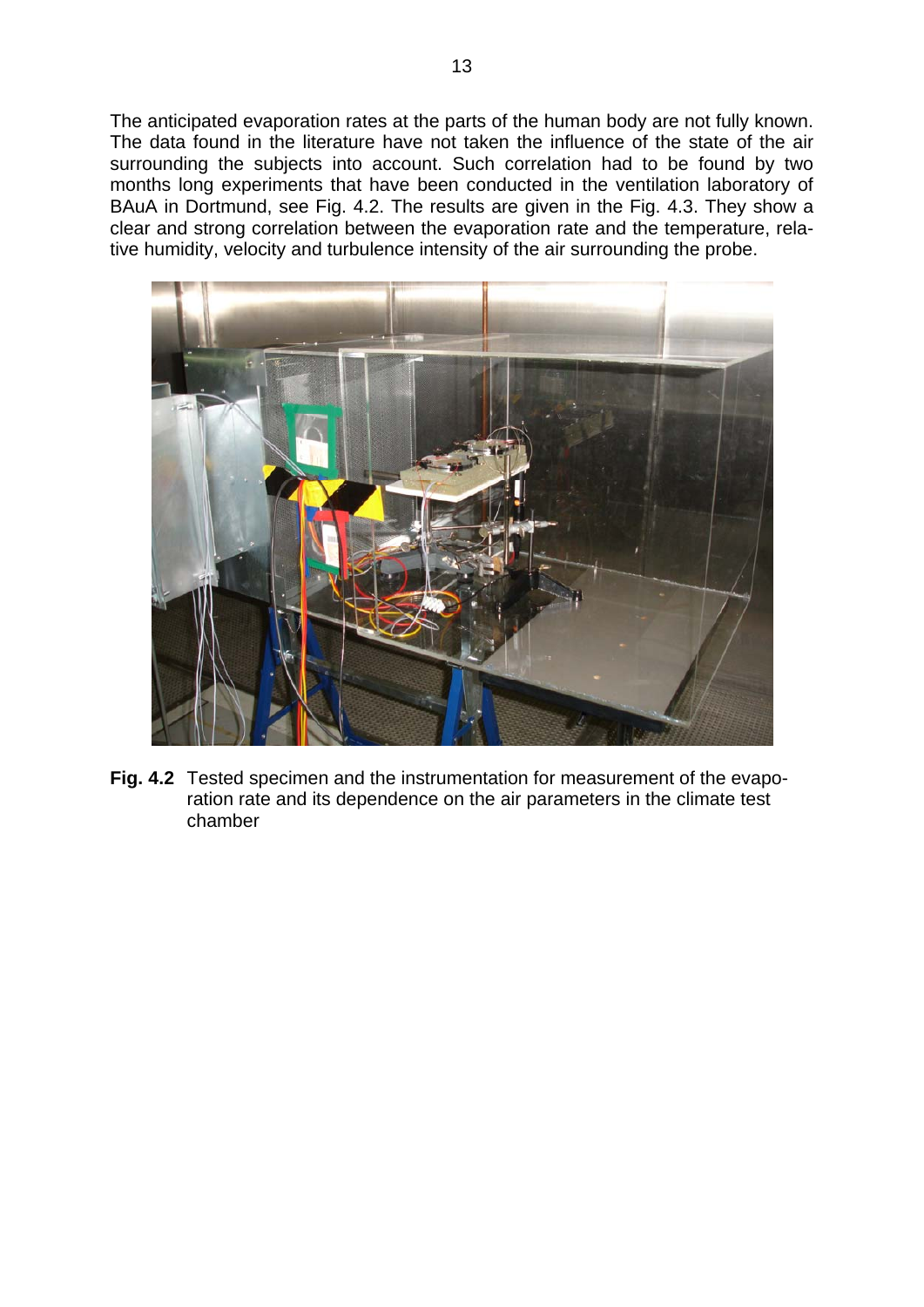

**Fig. 4.3** Measured evaporation rate and its approximation with the function defined by equation 4.1. The size of the data points reflects the velocity of the air surrounding the probe. The four diagrams cover four zones of various velocities and turbulence intensities of the air. The values of velocity and turbulence intensity of air reflect the average values calculated for each of the given diagrams.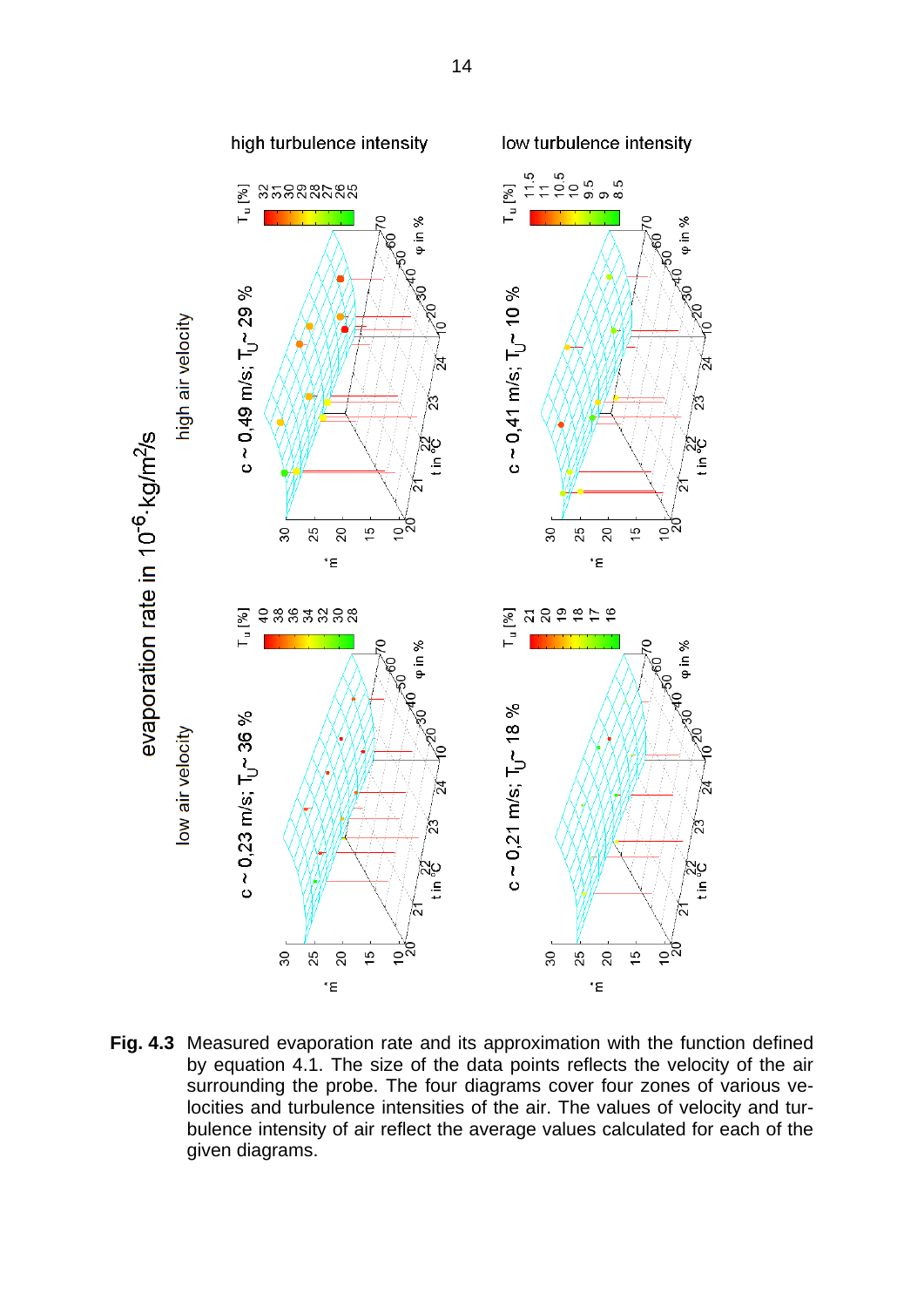This correlation could also be expressed in form of the approximation function

$$
\dot{m} = b_0 + b_1 \cdot t + b_2 \cdot \varphi + b_3 \cdot c + b_4 \cdot T_u + b_5 \cdot t^2 + b_6 \cdot \varphi^2 \tag{4.1}
$$

that has been applied to further calculations.

The main conclusion to be drawn from the measurement data are the influences of the temperature and relative humidity on the one side and of the velocity and turbulence of the air on the other side on the total evaporation rate. The results make it clear that the influence of relative humidity is almost three times higher than the one of velocity and turbulence intensity. In other words, the influence of the room air flow on the evaporation rate constitutes within the investigated range around 30 % of the evaporation caused by the temperature and relative humidity gradients. The absolute values are higher than in studies with human subjects. The study of Mayrovitz et al. conducted on human subjects has yielded evaporation rates around 4 **10<sup>-6</sup> · kg/m<sup>2</sup>/s** whereas the probe measurements carried out with dummies in comparable ambient conditions have given a value of 16 <sup>10<sup>-6</sup> kg/m<sup>2</sup>/s, i.e. a four times higher evapora-</sup> tion rate.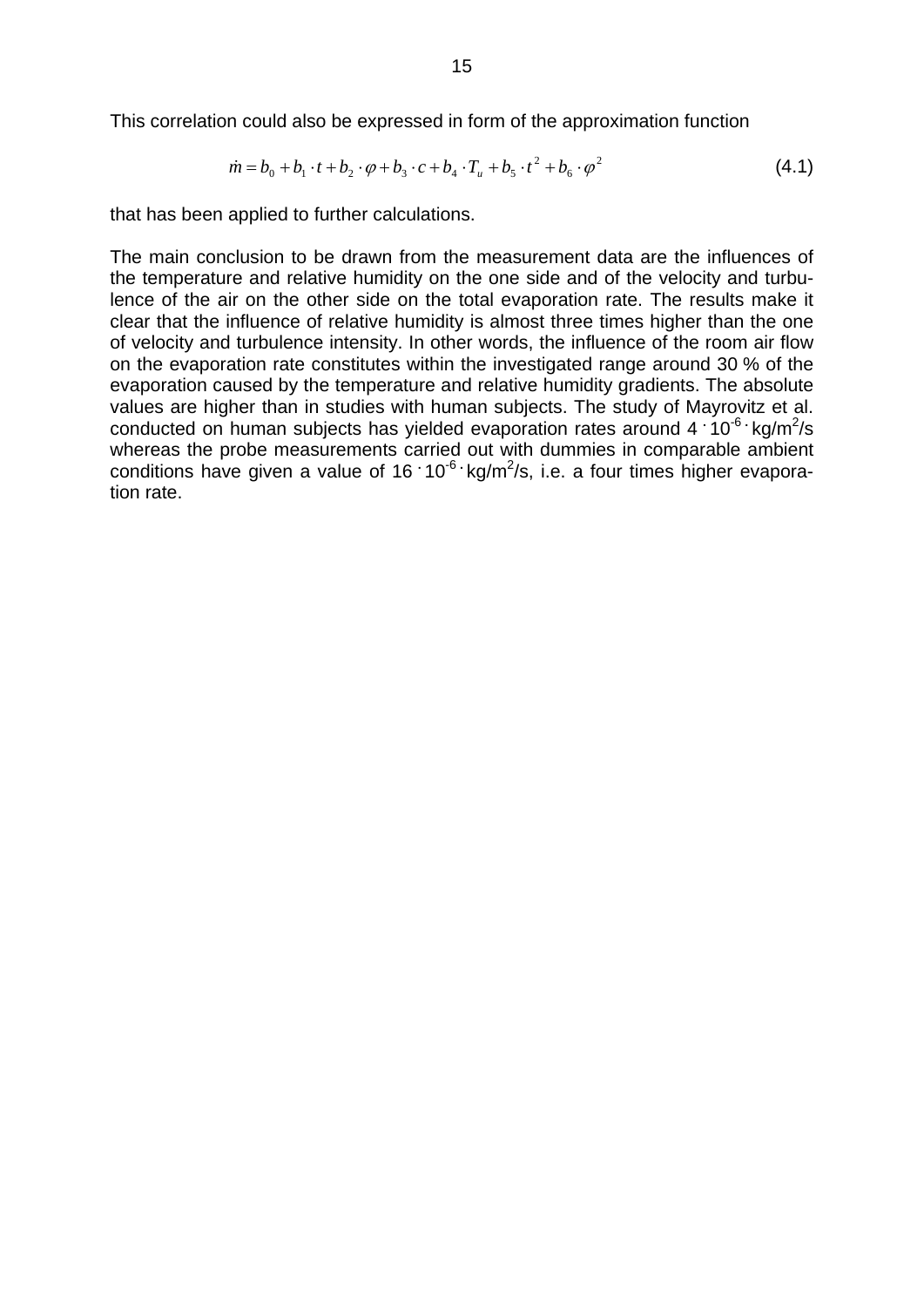### <span id="page-15-0"></span>**5 Detailed building and air flow simulation**

The numeric simulation allows an examination of various ventilation regimes and the analysis of their influence on the human comfort. For the aim of such simulations a representative office room has been chosen and the calculations have been carried out.

The simulations using a simple one node model (unable to take the room air flow and its temporal variance into account) have shown that achieving the high air quality and maintaining a relative humidity in the room above 30 % are not sustainable during the heating period (also see [chapter 3\).](#page-9-0) These results refer to a case of ideal mixing in the investigated room. In order to conduct calculations with the more realistic assumptions concerning the air flow in the room a CFD (Computational Fluid Dynamics) model has been developed that makes it possible to predict the local conditions and therefore the thermal comfort at the workplace. The last missing pieces of information needed for the model to work were the unknown evaporation rates of the skin and eyes of the people present in the room. They have been determined during the above mentioned experiments. In order to validate and classify the results of the experiments, surveys of literature on the transepidermal water loss in absence of sweating and on ocular evaporation have been carried out. The found data have been integrated into the simulation program. As expected, the ocular evaporation turned out to be insignificant for the whole water balance of a person and has no tangible effect on the predicted air flow and comfort.

A detailed analysis of indoor air conditions is possible by means of the coupling of a building simulation program with a CFD code and geometrical and physical models of a person staying in the room. Together they form a coherent and consistent model of heat and mass transfer between the person and its environment that allows a detailed examination of the interaction between the person and its office environment. Eventually the conducted calculations have focused on the comparison of two rooms with the same thermal and moisture loads that are conditioned by means of two different ventilation concepts that should reflect the conditions found in mixing and displacement ventilation regimes:

- 1. with floor heating and the fresh air being delivered by an air inlet slit in the outside wall located under the window (see Fig. 5.1 left)
- 2. with an air heating system delivering both reheated exhaust air and fresh one through the swirl diffuser located in the ceiling (see Fig. 5.1 right).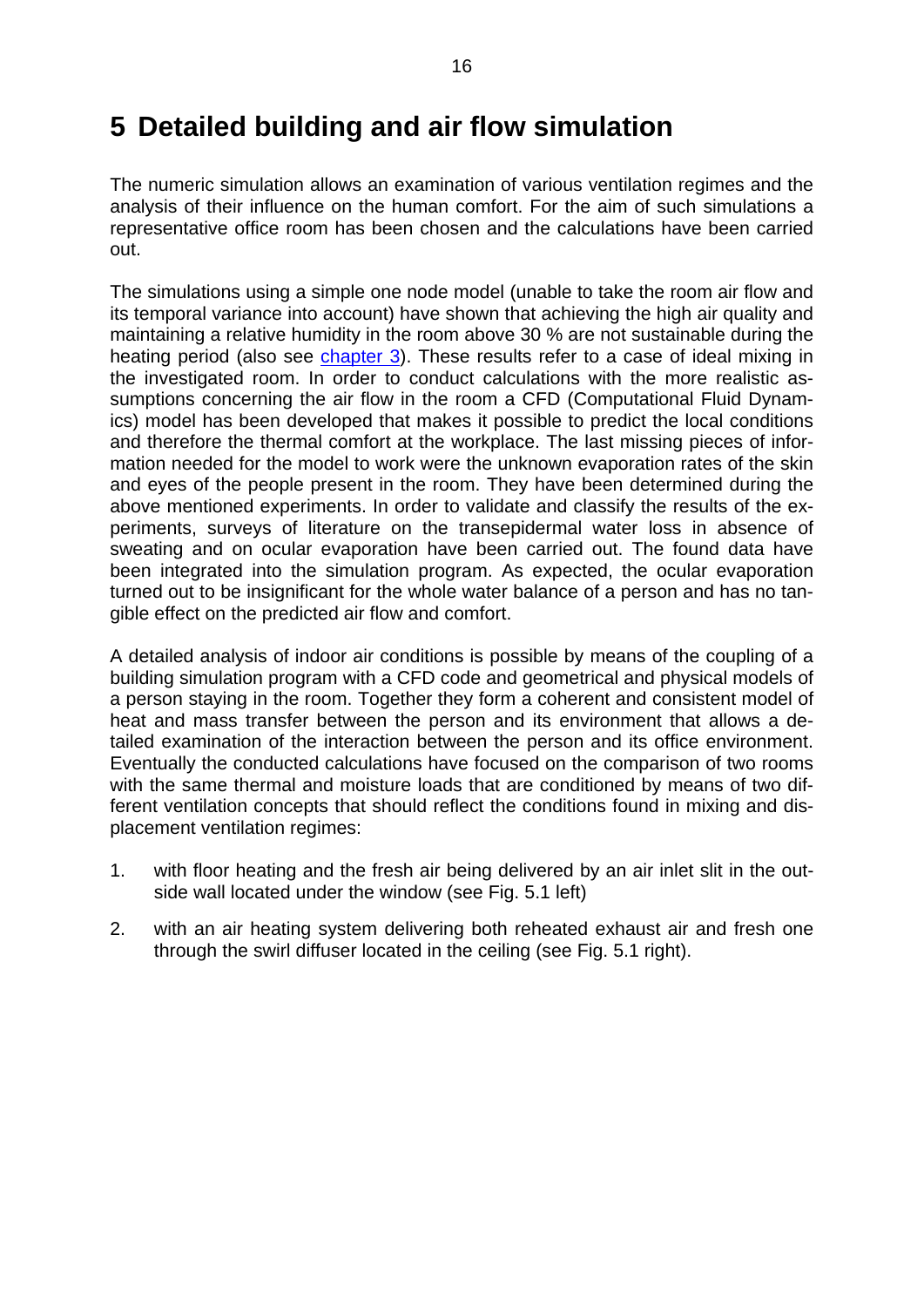

**Fig. 5.1** The view of air flow and surface temperatures in the two analysed heating and ventilation systems. To the left: the floor heating with an outside air inlet located below the window; to the right: air heating with a swirl diffuser located in the ceiling.

The results of analysis have shown that provided the portability of the dummy experiments on the evaporation behaviour on the human skin, the different regimes of ventilation will result in differing properties of the air at the parts of the body of investigated person (see Fig. 5.2).

The results confirm the conclusions of earlier studies although the stated differences are smaller than in the literature. The earlier works of ZEIDLER et al. (1999) and RESKE (2002) indicate that the differences between mixing and displacement ventilation can lead to much higher differences of velocity and turbulence at the human body than it has been shown in the two calculated examples. That can result in bigger differences of the evaporation rate and different perception of the dryness of the air. The smaller magnitude with which this phenomenon is reflected in the simulation can be partially explained by the fact that in the wintertime conditions, the investigated HVAC systems do not fully represent the typical mixing and displacement ventilation systems. In addition, there are relative small thermal loads in the room.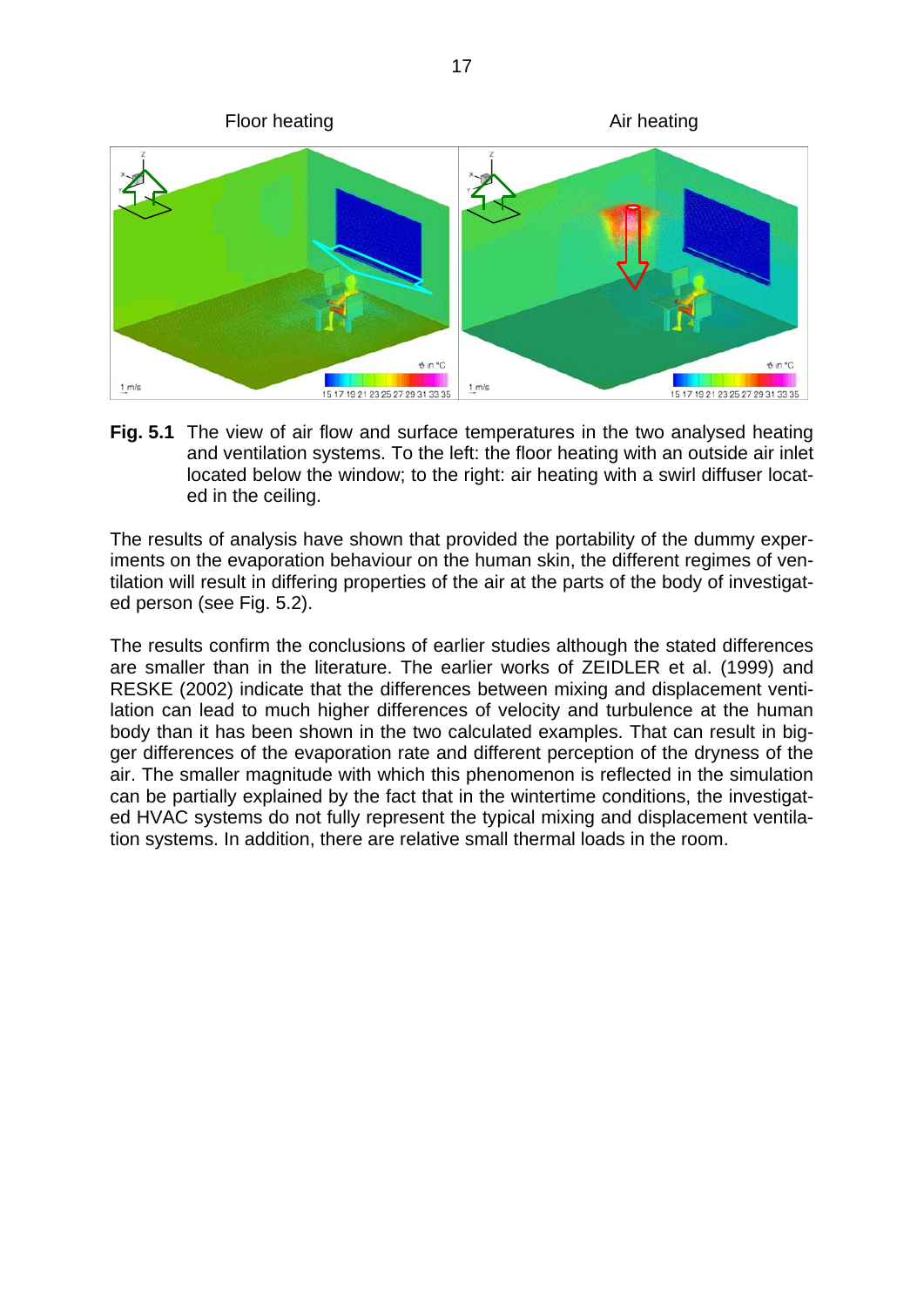

**Fig. 5.2** Slices of velocity and turbulence intensity of the indoor air close to the head of the investigated person in the two analysed heating and ventilation systems on a cold winter day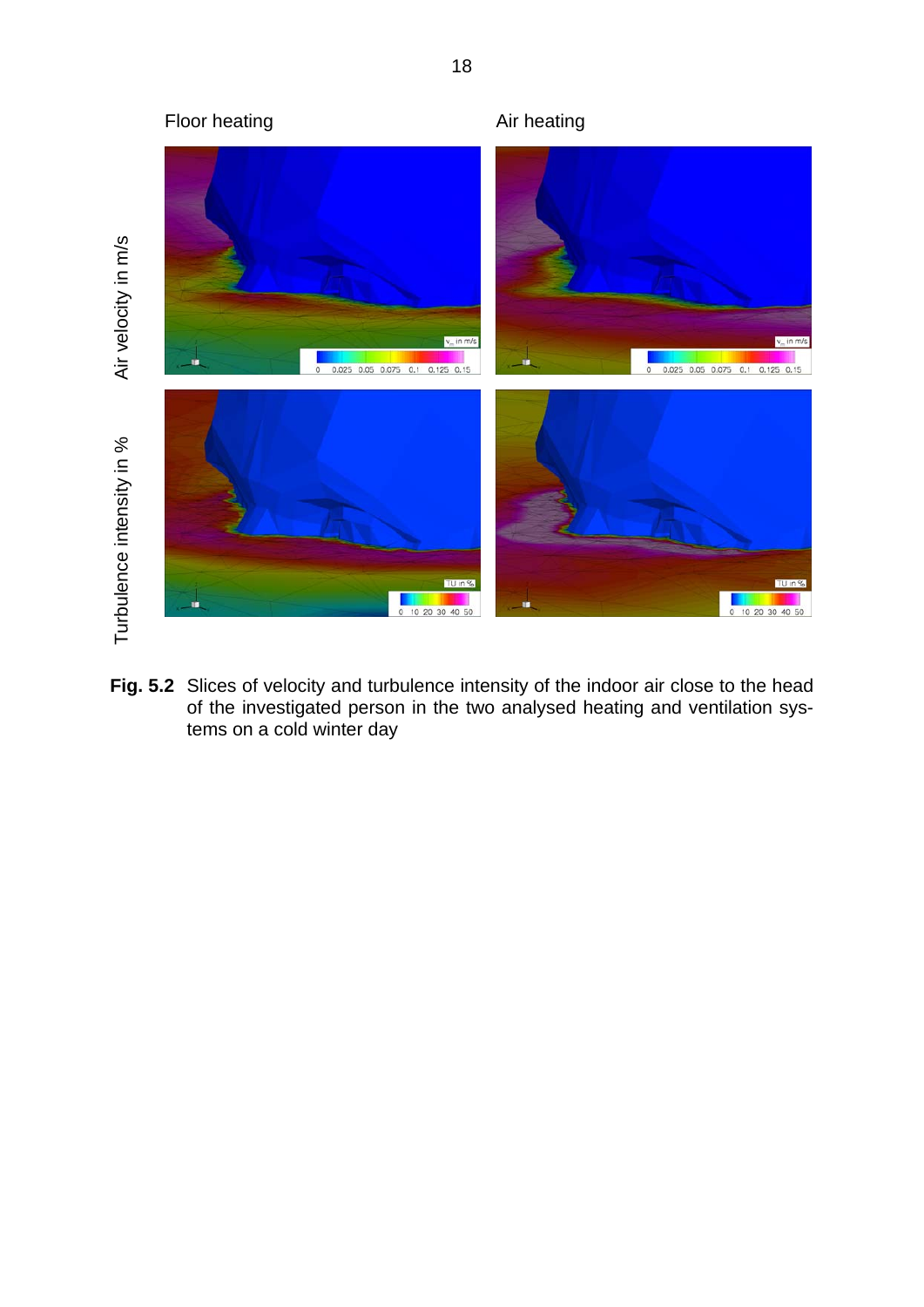# <span id="page-18-0"></span>**6 Concluding remarks**

The following statements can be used to summarize the findings of the study:

- 1. There is no complete AmI-based solution for control of the HVAC-systems.
- 2. There are sensors and components needed for construction of an AmI-based control system of a HVAC-facility. A proposal for architecture of such a system has been developed and presented. This proposal represents an innovative and visionary solution, commissioning of which would require further development work.
- 3. The evaporation rate of skin depends not only on temperature and relative humidity of the surrounding air but also on its velocity and turbulence intensity. This correlation has been established experimentally and quantified.
- 4. The exemplary calculations have shown that the air flow regime and ventilation type result in differing air parameters close to the surfaces of the investigated human body. It confirms the results of the earlier works and establishes the significant influence of the room air flow on the occurrence of the dry air phenomenon.
- 5. The validity of the probe measurements has to be verified by experiments involving human subjects.
- 6. In order to give practical recommendations concerning the elimination of the dry air phenomenon further calculations using the fine models of the person and possibly more differing configurations of heating and ventilation systems are needed.